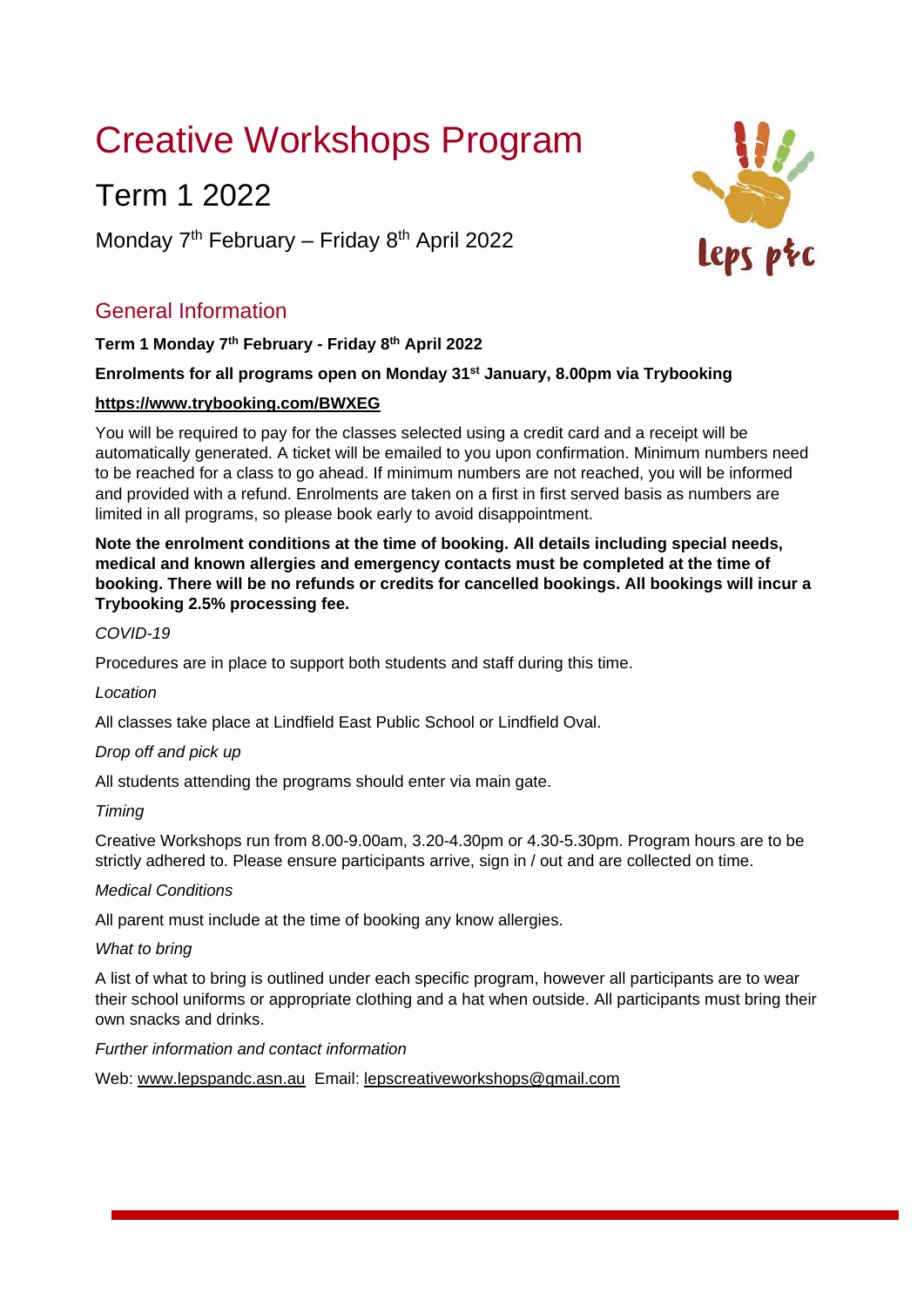# **Tennis**

Green Ball • 9 weeks • Mon 7<sup>th</sup> Feb – Mon 4th April • 8.00 – 9.00am • \$216 • Yrs. 2-6 • Code 01

Red Ball • 9 weeks • Tue  $8^{th}$  Feb – Tue  $5^{th}$ April • 8.00 – 9.00am • \$216 • Yrs. 1-4 • Code 05

Orange Ball • 9 weeks • Tue 8th Feb – Tue 5 th April • 3:20– 4:30pm • \$216 • Yrs. 2-6 • Code 10

Red Ball • 9 weeks • Wed 9th Feb – Wed 6th April • 8.00 – 9.00am • \$216 • Yrs. 1-4 • Code 13

Orange Ball  $\cdot$  9 weeks  $\cdot$  Thu 10<sup>th</sup> Feb – Thu 7th April • 8:00– 9:00am • \$216 • Yrs. 1-4 • Code 18

Orange Ball  $\cdot$  9 weeks  $\cdot$  Thu 10<sup>th</sup> Feb – Thu 7th April • 3.20 – 4.30pm • \$216 • Yrs. 2-6 • Code 21

Red Ball • 9 weeks • Fri 11th Feb – Fri 8th April • 8.00 – 9.00am • \$216 • Yrs. 1-4 • Code 26

Inspire Tennis' Programs are fun, exciting and provide a learning pathway for every child. All programs are structured around both player enjoyment and improvement. The small classes of six students, ensure there is personalised attention from the coach and your child has the best chance to improve their tennis technique and progress through the levels. Please note that your child should be enrolled at a suitable level.

*Red Ball* – Ages 5-6 years - PLAY Mini-court with 25% compression ball! The Red Ball Program involves group coaching, teambased events and games designed to improve self-confidence, gross motor skills and the ability to rally in a fun environment.

*Orange Ball* – Ages 7-10 - PLAY 3/4-court with 50% compression ball! The Orange Ball Program involves group coaching, stroke development, individual and team-based events and games designed to increase self-confidence, rallying ability and challenge tactical development in a fun environment.

*Green Ball* - PLAY full-court with 75% compression ball! The Green Ball Program involves group coaching, stroke and tactical development. The program prepares children for competitions and school tennis in a fun environment. Physical and mental components are introduced to the more advanced players through singles and doubles. The program prepares children for competitions, school tennis, tournaments and performance pathway training in a fun environment.

#### *With Inspire Tennis*

## Origami

9 weeks • Mon 7<sup>th</sup> February – Mon 4th April • 8:00 – 9:00 am • \$207 • Yrs. 1-4 • Code 02

Origami is fun. It brings people together! Origami is a 3D paper art form for folding paper, well known by Japanese culture. The tutor, Sayoko Burton is a Certified Origami Art Instructor and a qualified Art Therapist. Sayoko has taught many children's art classes and focuses on student's well-being, developing creativity and helping with fine motor skills. The classes have different themes each week and are kept to under ten students each week. All materials included.

#### *With Sayoko Burton*

# Touch Typing

9 weeks • Mon 7<sup>th</sup> February – Mon 4th April • 8:00 - 9:00am • \$135 • Yrs. 2-6 • Code 03

There's been a lot of buzz about kids learning to type. Australian schools have begun online NAPLAN testing and the digital version of the test requires students to have proficient keyboard skills. In this course students are guided through a self - paced typing course, that builds typing accuracy and speed with fun activities, so the kids stay engaged and keep learning! Get your kids NAPLAN ready and equip them with a fundamental skill they can utilize throughout their education and beyond.

*With Scarlet Aghajani*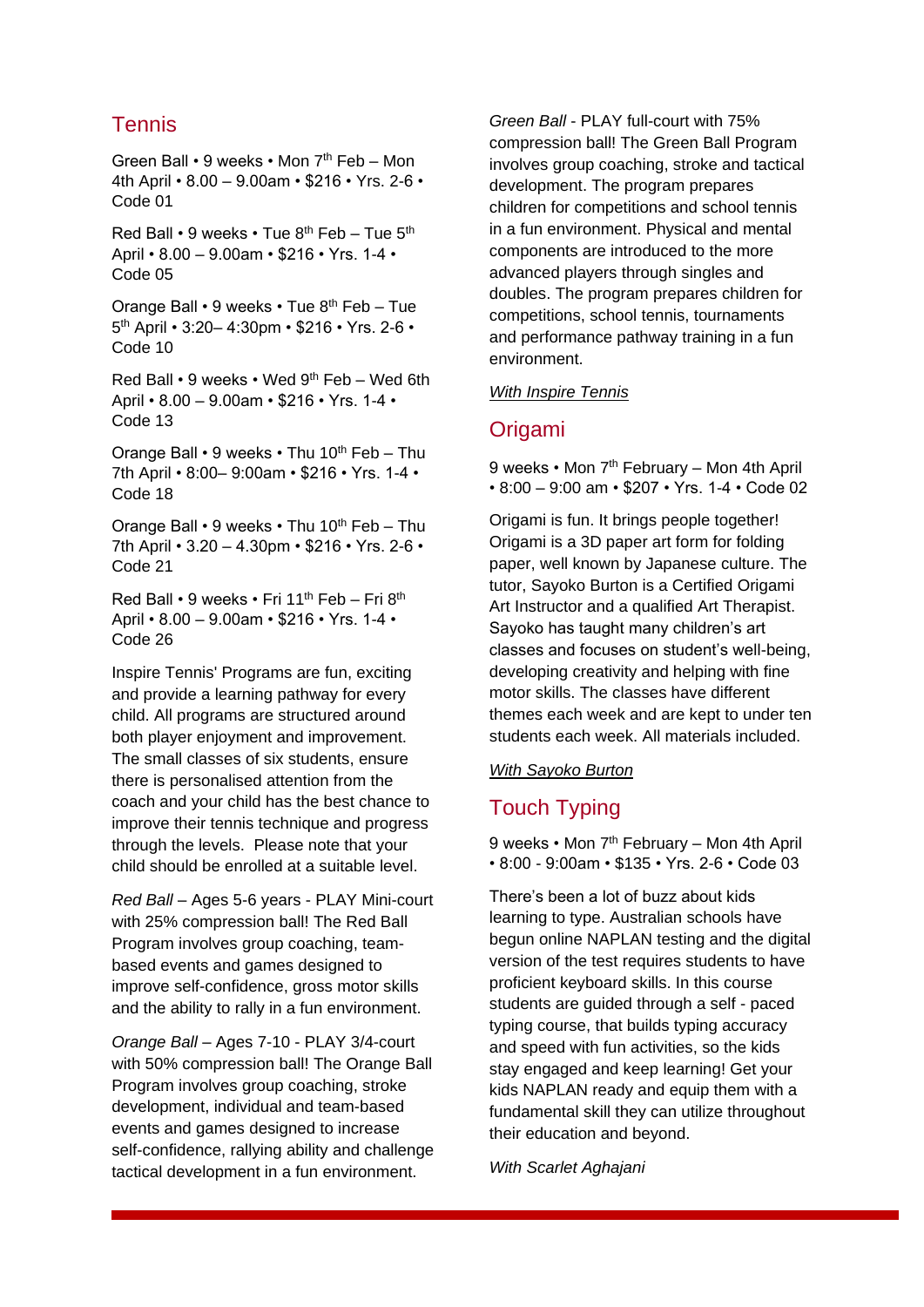# Joy of Reading

9 weeks • Mon 7<sup>th</sup> February – Mon 4th April • 3:20 – 4:30pm • \$180 • Yrs. 2-5 • Code 04

This class taken by English teacher Michelle Lander aims at building your child's interest in and passion for reading. If you feel like you want your child to grow in their love of reading and to be encouraged, inspired and provided with good literary material at their level, then this class is for your child. Michelle passes on her love of reading to your child by reading good literature and discussing the text with them.

With Michelle Lander

## Guitar and Bass Lessons

9 weeks • Tue 8<sup>th</sup> Feb – Tue 5<sup>th</sup> April • 8:00 – 9:00am • \$288 • Yrs. 2-6 • Code 08

9 weeks • Fri 11<sup>th</sup> Feb – Fri 8<sup>th</sup> April • 8:00 – 9:00am • \$288 • Yrs. 2-6 • Code 29

These enjoyable and interactive group guitar lessons explore both classical guitar and contemporary guitar playing styles. These lessons aim to teach students basic concepts of chords, rhythm and strumming patterns, with students progressing throughout their lessons to playing songs independently. They are perfectly suited for beginners through to intermediate guitar players. Alan Tang and his team will guide students through a variety of genres, from blues to rock and everything in between!

*With Alan Tang Music*

### **Soccer**

9 weeks  $\cdot$  Tue 8<sup>th</sup> Feb – Tue 5<sup>th</sup> April  $\cdot$ 8.00 – 9.00am • \$162 • Yrs. 3-6 • Code 06

9 weeks • Thu 10<sup>th</sup> Feb – Thu 7th April • 8.00 – 9.00am • \$162 • Yrs. 1-2 • Code 19

Let's play soccer! Our coach, Brendan Dalton, has played football at an international level, holds a current advanced coaching B license and has been coaching for over 13 years at all levels. Classes are designed to help maintain and develop skills, fitness and knowledge of the game. Brendan shows time and again that the best way for kids to learn soccer and get fit is when they're having lots of fun! Classes are for players at all levels.

#### *With Evergreen Soccer*

## Acrodance

9 weeks  $\cdot$  Tue 8<sup>th</sup> Feb – Tue 5<sup>th</sup> April  $\cdot$ 8.00 – 9.00am • \$185 • Yrs. K-4 • Code 07

Learn gymnastics moves that effortlessly flow into a dance routine! Direct from Canada the 'Acrobatique Syllabus' is a style that combines dance with gymnastics floor work and involves strong balance, agility and coordination. This class is designed to give dancers the confidence to handstand, cartwheel, walkover and flip in a safe and technical environment. The classes are taught with safety mats and by teachers who are trained to spot students safely as they progress through each level.

*With Dance Sensation*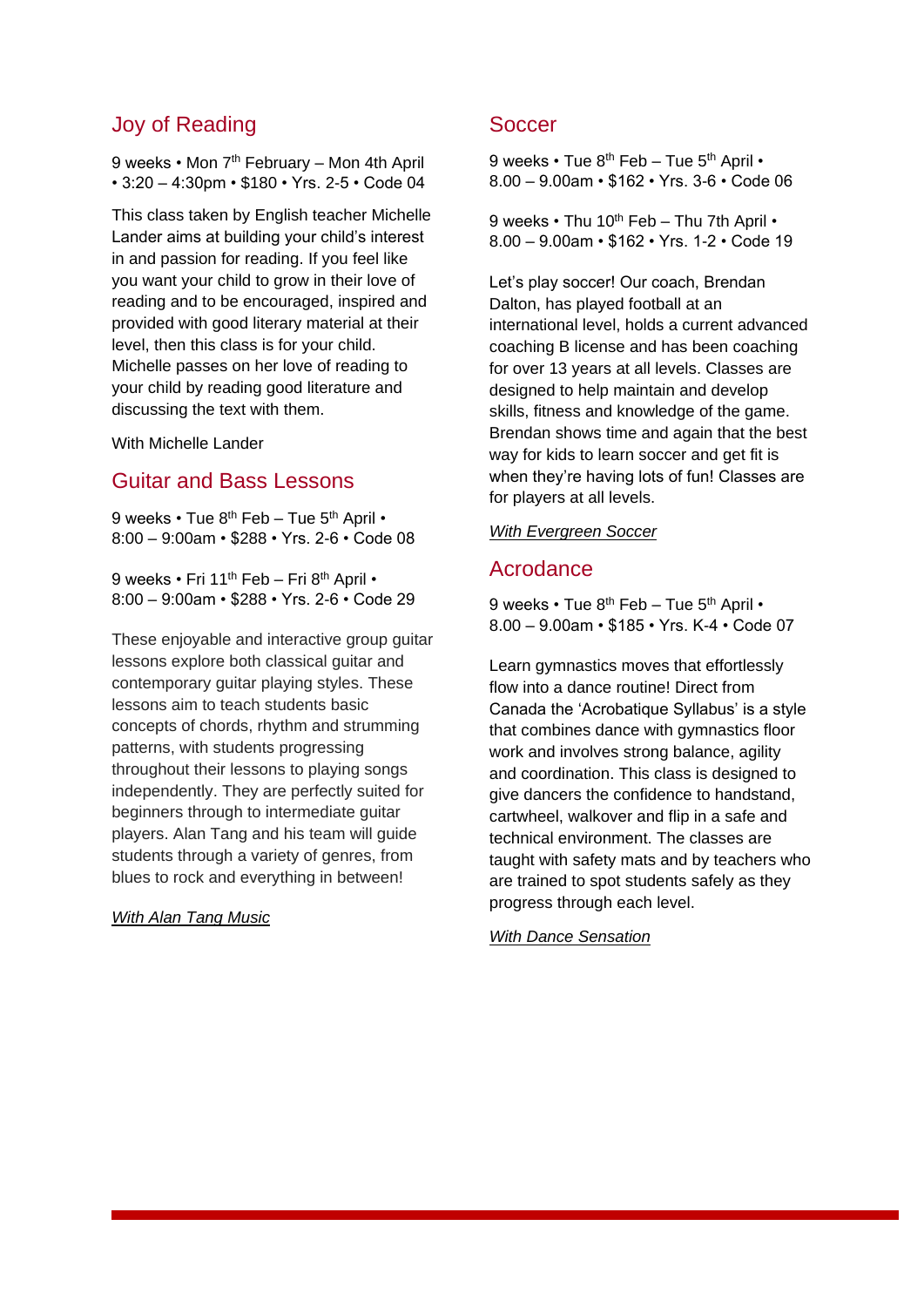# Impro Sports Drama NEW!

9 weeks • Tue 8<sup>th</sup> Feb – Tue 5<sup>th</sup> April • 8:00 – 9:00 am • \$216 • Yrs. K-4 • Code 09

Deep dive into the fun and genius of Improvisation. If there's one skill that will help children develop confidence in all areas of life, improvisation is it.

Improvisation is a high-octane creative expression! It builds confidence by tapping into each child's ability to "make stuff up" on the spot. It enables kids to communicate ideas and to take creative risks in a fun and supportive environment. They will learn the fundamentals of improvisation by understanding how to make and accept offers, building on creative ideas and making them into engaging stories.

Participants will collaborate in teams, competing against each other in The Star-Time Impro Sports challenge, where the team with the most courage, commitment and creative risk will walk away with the Impro-Oscar award.

#### *With StarTime*

## Drawing & Mixed Media

9 weeks • Tue 8<sup>th</sup> Feb – Tue 5<sup>th</sup> April • 3:20 – 4:30pm • \$198 • Yrs. 2-6 • Code 11

Art teacher Michelle Lander is offering a new improved Drawing class, designed to bring out the creative genius in your child. Students will practice their drawing skills with a number of different subjects and also look at colour and design and develop their own unique expression. All students who love art can get involved and explore their inner artist. All materials provided and all ability levels accommodated.

*With Michelle Lander* 

## iStar Film Making NEW!

9 weeks • Tue 8<sup>th</sup> Feb – Tue 5<sup>th</sup> April • 3:20 – 4:30pm • \$225 • Yrs. 2-6 • Code 12

Lights, iPad, Action! Startime's iStar Filmmaking workshop will get kids in film crews to create their own action / comedy and special effects scenes. Inspired by access to amazing filmmaking apps like iMovie, intromate, action movie FX, Superhero FX and Flipaclip, students' imagination will be inspired.

Guided by Startime's experts' kids will write their film scripts, film, edit and create characters to bring their stories to life. They will take on various production roles including producer, set designer, director of photography, sound recordist and more…

As with all StarTime workshops, the session will be punctuated with fun creative games linked to the purpose of the day and at the end of term a mini film festival will showcase their work.

#### *With StarTime*

# Cross Country / Athletics **Training**

9 weeks • Wed 9<sup>th</sup> Feb – Wed 6th April • 8:00-9:00am • \$162 • Yrs. 3-6 • Code 14

Prepare for Cross Country and Athletics season. If you want to reach that next representative level, join this group for speed-endurance, stamina, pacing, and technique work. Lindfield Ovals and surrounding bush tracks to provide a program tailored to meet individual needs according to age, fitness, and experience. Coach Richard Sarkies has been training LEPS students since 2013, along with hundreds of others in the local area, and comes with a level 3 qualification from Athletics Australia. As a guide, participants need to be of at least reasonable level fitness (i.e. can run at an easy pace for at least 15 minutes without stopping) and are keen to improve their running.

*With Hooked on Running*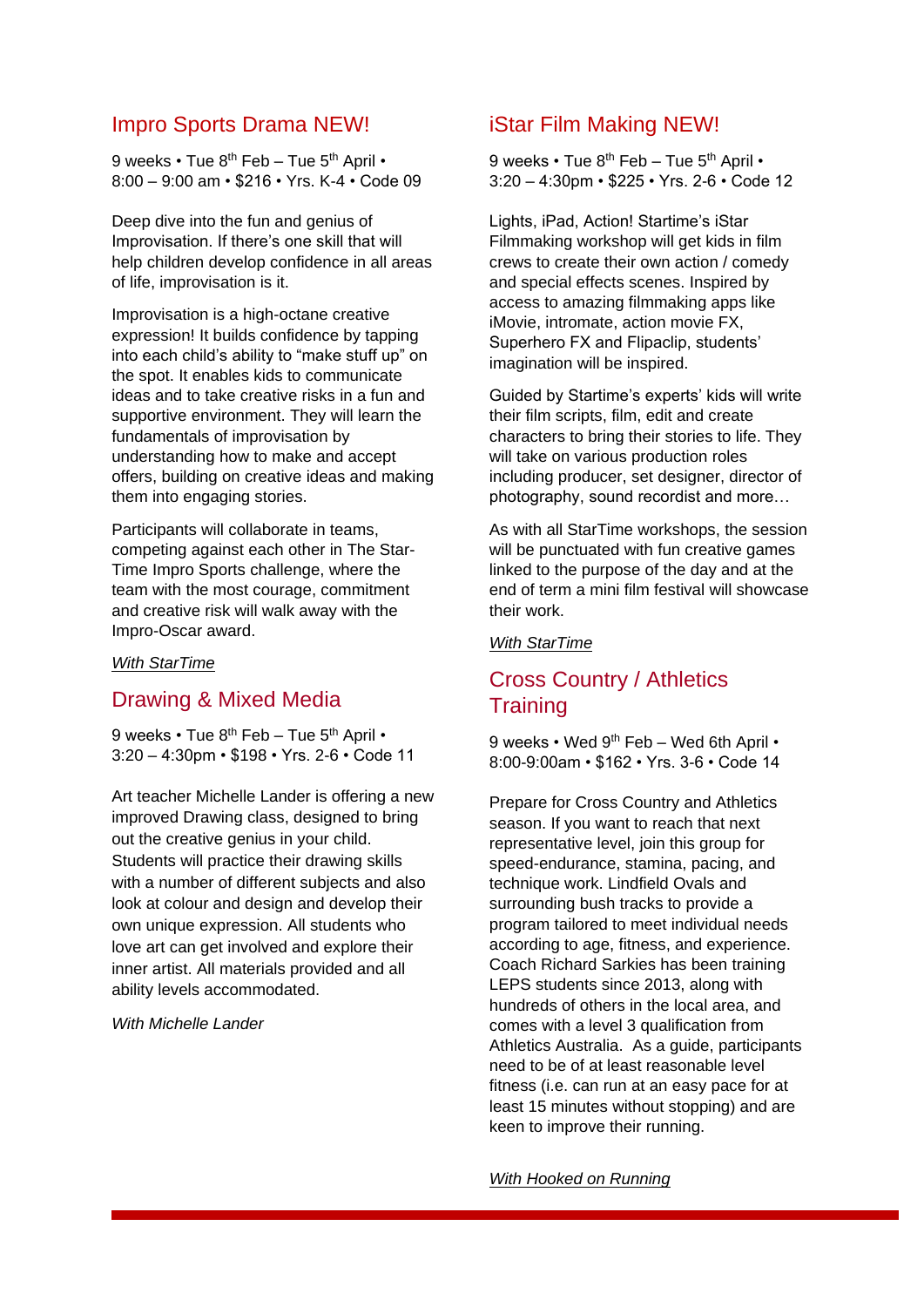# Keyboard / Piano Lessons

9 weeks • Wed 9th Feb – Wed 6th April • 8:00 – 9:00am • \$288 • Yrs. 1-6 • Code 15

9 weeks  $\cdot$  Thu 10<sup>th</sup> Feb – Thu 7th April  $\cdot$ 8:00 – 9:00am • \$288 • Yrs. 1-6 • Code 20

9 weeks • Fri 11<sup>th</sup> Feb – Fri 8<sup>th</sup> April • 3:20pm – 4.30pm • \$288 • Yrs. 1-6 • Code 30

These fun, interactive digital piano classes are taught by experienced AMEB teachers, Alan Tang and his team. This course uses the Oxford Piano method and covers a fundamental understanding of musical theory, musical signs and scales. Group digital piano classes are the perfect start for children wanting to learn keyboard however are equally suitable for students who may later want to learn to play other instruments, as the program promotes general musicianship skills. For more experienced student's preparation for the AMEB exams is offered. The book for the course can be purchased from the tutor for \$25.

#### *With Alan Tang Music*

# Bricks 4 Kidz – Spectacular World of Sports

9 weeks • Wed 9<sup>th</sup> Feb – Wed 6th April • 3:20 – 4:30pm • \$225 • Yrs. 1-4 • Code 16

BRICKS 4 KIDZ After School workshops build on the universal popularity of LEGO® bricks to deliver a high quality of educational play. Come and join in all the fun of our BRICKS 4 KIDZ® After School Workshops! BRICKS 4 KIDZ® workshops build on the universal popularity of LEGO® bricks to deliver a high quality of educational play. Students will participate in term-long sessions constructing a new model each week.

In Term one we will be focusing on the Spectacular World of Sports: Explore sports ranging from gymnastics to biking to minigolf! This unit is a great way to get "sporty" kids building and get LEGO® fans interested in sports. Some lessons focus on the importance of physical fitness and different aspects of fitness, such as stamina and strength. Other lessons describe the mechanics of the sport, such as the physics involved in golf and the components of a stationary bike. But the best part for the students is the way the models move and the fun they have playing with them after they're built.

Maybe they'll be inspired to try a new sport or build a model of their favourite sport!

#### *With Bricks 4 Kidz*

## Funky Jazz / Hip Hop

9 weeks • Wed 9<sup>th</sup> Feb – Wed 6th April '• 3:20pm-4.30pm • \$185 • Yrs. K-4 • Code 17

Let's get dancing! If you want something fun to do this term, join the team from Dance Sensation and learn a combination of Hip Hop style and Jazz techniques. Dance Sensation classes develop strength and coordination, increase fitness and will have your kids busting all the latest moves from popular dance crews from around the world. Funky Jazz/Hip Hop is by far our most popular creative arts class.

#### *With Dance Sensation*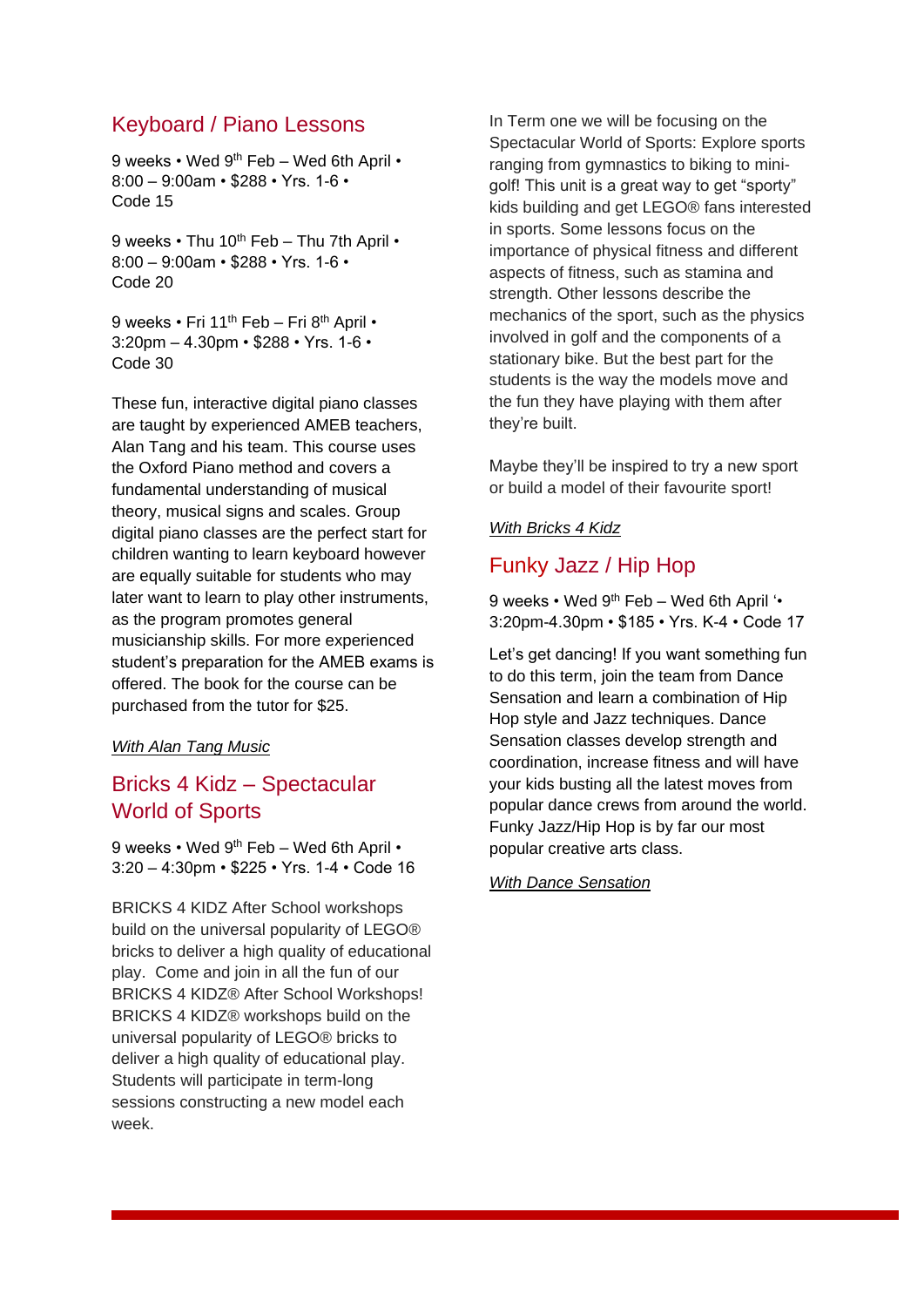# Coding NEW!

#### 9 weeks • Thu 10<sup>th</sup> Feb – Thu 7th April • 3:20 – 4:30pm • \$288 • Yrs. 2-6 • Code 22

At our popular after-school coding sessions your child will design games, jam-packed with awesome features including, zombies, invisibility cloaks, and so much more. And then the real fun begins, as we use coding and logic, from drag and drop to JavaScript, to connect all the elements and bring their games to life!

#### *With CodeCamp*

## Animation NEW!

#### 9 weeks • Thu 10<sup>th</sup> Feb – Thu 7th April • 3:20 – 4:30pm • \$288 • Yrs. 2-6 • Code 23

Animation after-school is the exciting connection between storytelling, art and technology! Over the course of the term, your child will create movies from scratch using stop-motion animation. Stop-motion is the process of taking multiple images of objects and stitching them together to look like they're moving - it's an incredibly fun and creative way to tell a story! Working with both clay and LEGO, they'll develop an idea for their first short film, create a set, design and build characters and bring it all to life taking hundreds of photos to create an animated movie! In post-production they'll edit their masterpiece and add music, sound effects and credits. *Students must bring their own iPad.* 

#### *With CodeCamp*

# Public Speaking

9 weeks  $\cdot$  Thu 10<sup>th</sup> Feb – Thu 7th April  $\cdot$ 3:20 – 4:30pm • \$234 • Yrs. K-2 • Code 24

9 weeks  $\cdot$  Thu 10<sup>th</sup> Feb – Thu 7th April  $\cdot$ 4:30 – 5:30pm • \$234 • Yrs. 3-6 • Code 25

Numerous students fear the possibility of talking before a gathering or thinking out of the box. This fear and practice persist often unchallenged, long into adulthood. Even if English is the student's first and native language, not everyone is able to vocalise their thoughts cohesively and seamlessly, or perhaps are so nervous that they may blank out when they are asked to read the news in class or are applying for a leadership position in school. Fortunately, Talent Club Australia programs are tailored to anyone regardless of language experience through Public Speaking and Debating, these skills will serve them in school, university and beyond.

#### *With Talent Club Australia*

## **Chess**

Beg • 9 weeks • Fri 11<sup>th</sup> Feb – Fri 8<sup>th</sup> April • 8:00 - 9:00am • \$153 • Yrs. 1-6 • Code 27

Int • 9 weeks • Fri 11<sup>th</sup> Feb – Fri 8<sup>th</sup> April • 8:00 - 9:00am • \$153 • Yrs. 1-6 • Code 28

Calling all future chess champions! Learn to play chess and get to know all the strategic moves from the experts. Beginners will learn the rules, basic strategies and checkmating patterns. Intermediate players will be taught tactical patterns, openings, endgames and strategical concepts. Each chess student will gain access to Chess Squad an online teaching/playing platform. Students can log into the website and practice skills taught in the lesson, play games against the computer or other students.

#### *With Sydney Academy of Chess*